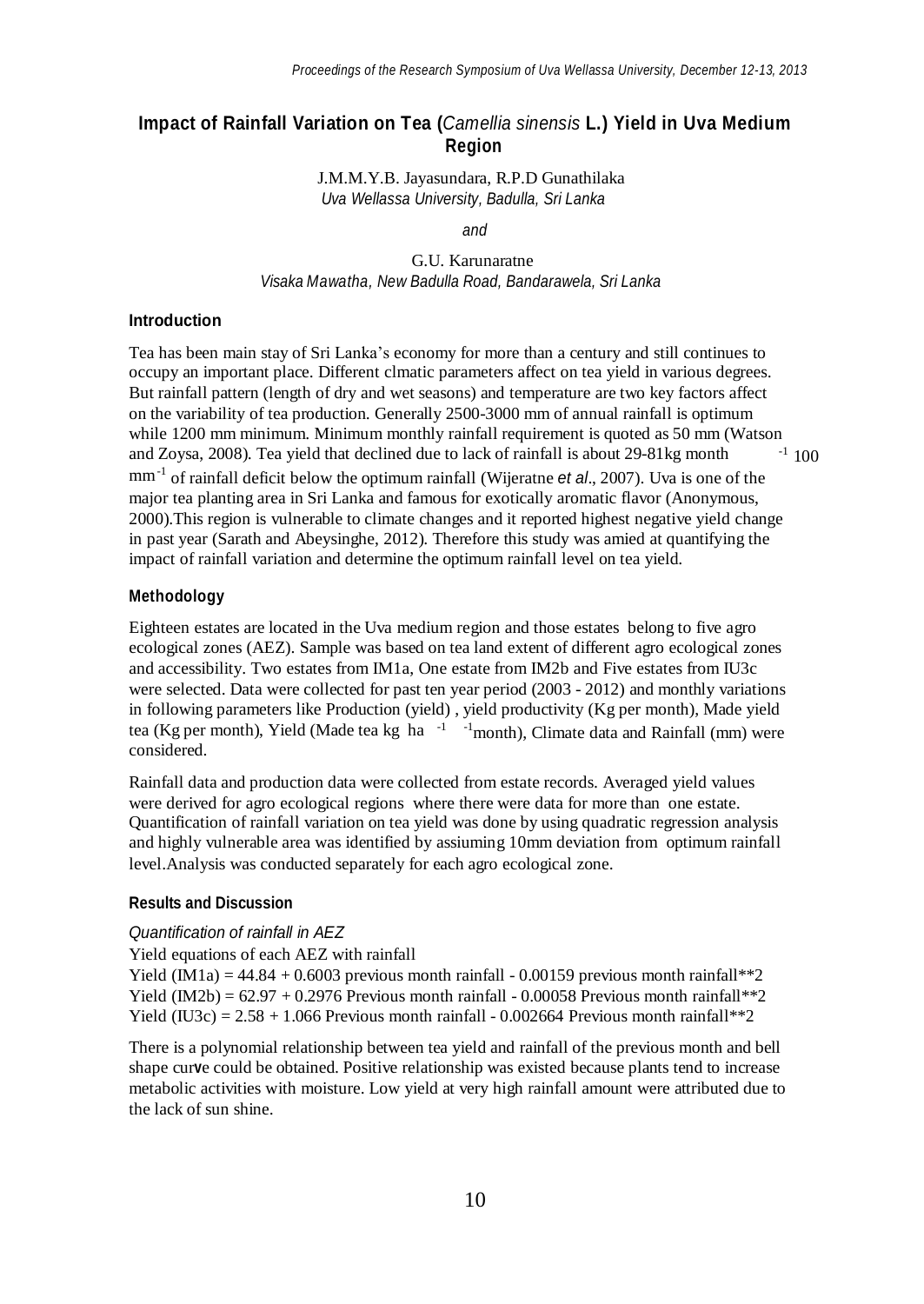*Determining optimum rainfall for AEZ in Uva medium region*

| Region            | Optimum rainfall(mm month) |
|-------------------|----------------------------|
| IM <sub>1</sub> a | $186.5 + 11.1$             |
| IM2 <sub>b</sub>  | $252.2 + 17.8$             |
| IU3c              | $200.4 + 12.1$             |

Table 1. Optimum rainfall for AEZ in Uva medium region

Optimum rainfall was ranged from186 - 252 mm month. Soil physical properties, especially Water holding capacity of soil may influence on variation of optimum rainfall.

*Identifying vulnerable AEZ*



Agro ecological zone

Figure 1. Change of yield (made tea kg  $ha^{-1}$  -1month) with 10 mm  $^{-1}$ month deviation from optimum rainfall

Yield tends to be declined with drop/exceed of rainfall from optimum level.High yield declining can be seen by the IU3c AEZ while IM2b showing minimum. Therefore IU3c region will be highly vulnerable to rainfall change.

## **Conclusions**

rainfall by 10 mm per month from optimum value reduces  $0.36 - 1.12$  made tea kg ha<sup>-1-1</sup> month. The highest yield decline is shown by the IU3c AEZ while IM2b shows the minimum yield decline with the rainfall variation. There is a polynomial relationship between tea yield and rainfall of the previous month. Optimum rainfall ranged from 186.5mm to 252.2 mm in Uva medium region. Reduction of

#### **References**

Anonymous, 2000. Regulations governing the use of the certification mark for geographical indication of Uva tea, Sri Lnaka.

Ratnasiri, J., Basnayake, B.R.S.B., Kalra, N., 2007. Assessment of impact of climate change on productivity of tea *(Camellia sinensis* L.) plantations in Sri Lanka. Journal of National Science Foundation Sri Lanka. 35(2): 119-126*.* Wijeratne, M.A., Anandacoomaraswamy, A., Amarathunga, M.K.S.L.D.,

book on tea.1 %d., Thalawakelle: Tea Research Institute, 10-15. Watson, M., Zoysa, A.K.N., 2008. Climatic requirements and soil. Ln Zoysa, A.K.N. (ed.) Hand